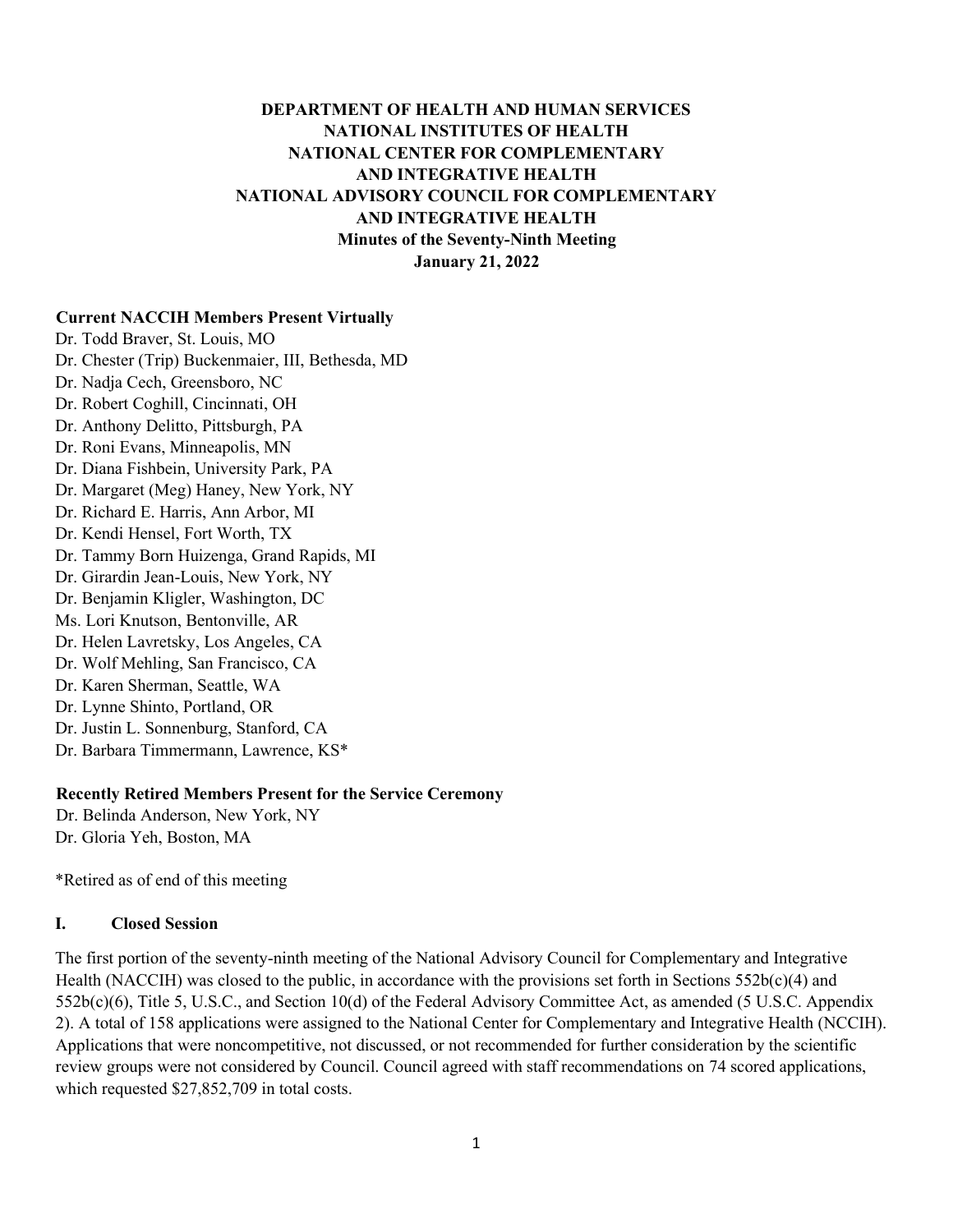## **II. Open Session Call to Order; Review of Council Operating Procedures**

Dr. Partap Khalsa, NACCIH Executive Secretary, convened the open session at 11:40 a.m. ET. As required by the Council charter, he presented the annual review of Council operating procedures for secondary review of grant applications, NCCIH reports to Council, Council review of concepts for research initiatives, appeals and appeal criteria, and Council involvement in policy and research priorities. Council unanimously approved the operating procedures and the minutes of the last Council meeting.

Dr. Khalsa noted that oral public comments cannot be given during this virtual meeting, but written comments can be submitted to him by email (Partap.Khalsa@nih.gov) or postal mail within 15 days of this meeting (by February 5, 2022). Comments must be under 700 words and will be shared directly with Council members.

## **III. NCCIH Director's Welcome and NCCIH Report**

Dr. Helene M. Langevin, director of NCCIH, welcomed the three new Council members: Dr. Nadja Cech, Ms. Lori Knutson; and Dr. Helen Lavretsky.

Dr. Langevin presented a tribute to Dr. Francis Collins, who recently retired as director of the National Institutes of Health (NIH). Dr. Lawrence Tabak is now acting director. Dr. Ardem Patapoutian and Dr. David Julius, NIH grantees, jointly won the 2021 Nobel Prize in Physiology or Medicine for their work on identifying receptors that allow cells to sense temperature and touch.

Dr. Shelley Headley, NCCIH chief grants management officer, has retired. Dr. Langevin welcomed Ms. Debbie Chen, her successor. There are two new program directors in the Division of Extramural Research, Dr. Elizabeth Ginexi and Dr. Emrin Horgusluoglu. Three NCCIH program directors have moved to other NIH positions: Drs. Merav Sabri, Dave Clark, and Della White. Dr. Robin Boineau has transitioned from acting director to director of the Office of Clinical and Regulatory Affairs.

The NIH Health Care Systems Research Collaboratory will soon mark its 10th anniversary and has been rebranded as the NIH Pragmatic Trials Collaboratory, a shorter name that better captures its full scope and purpose. The Collaboratory's funding source is moving from the NIH Common Fund to 10 NIH Institutes and Centers (ICs) and the Helping to End Addiction Long-term® Initiative, or NIH HEAL Initiative®. The Collaboratory is co-led by NCCIH and the National Institute on Aging. Its new areas of focus are strategies to implement evidence-based interventions into health care delivery and trials to address health disparities in health care delivery.

Dr. Langevin presented the NCCIH budget mechanism table. NIH is operating under a Continuing Resolution (CR) through February 18, 2022. The president's budget for NIH includes a substantial proposed increase in funding for NCCIH, from approximately \$154 million in fiscal year (FY) 2021 to \$185.3 million, including an increase of \$26 million earmarked for research on pain and pain management. The President's budget is still going through Congress and has not yet been approved. NCCIH recently participated in a congressional briefing with Representative Jackie Walorski (R-IN), co-chair of the House Integrative Health Caucus, who is interested in NCCIH's strategic plan. NCCIH will follow up with the Caucus. The Democratic Women's Caucus had a briefing with leaders of NIH and the ICs.

Dr. Langevin thanked the grantee community, who have met and overcome many hurdles related to the COVID-19 pandemic while putting safety first and adapting to resource limitations and changes. She highlighted some areas of achievement. NIH awarded nearly \$470 million (supported by the American Rescue Plan) to build a national study population of diverse research volunteers and support large-scale studies on the long-term effects of COVID-19. The NIH REsearching COVID to Enhance Recovery (RECOVER) Initiative made the parent award to New York University (NYU) Langone Health, which will serve as the RECOVER Clinical Science Core and make subawards to more than 100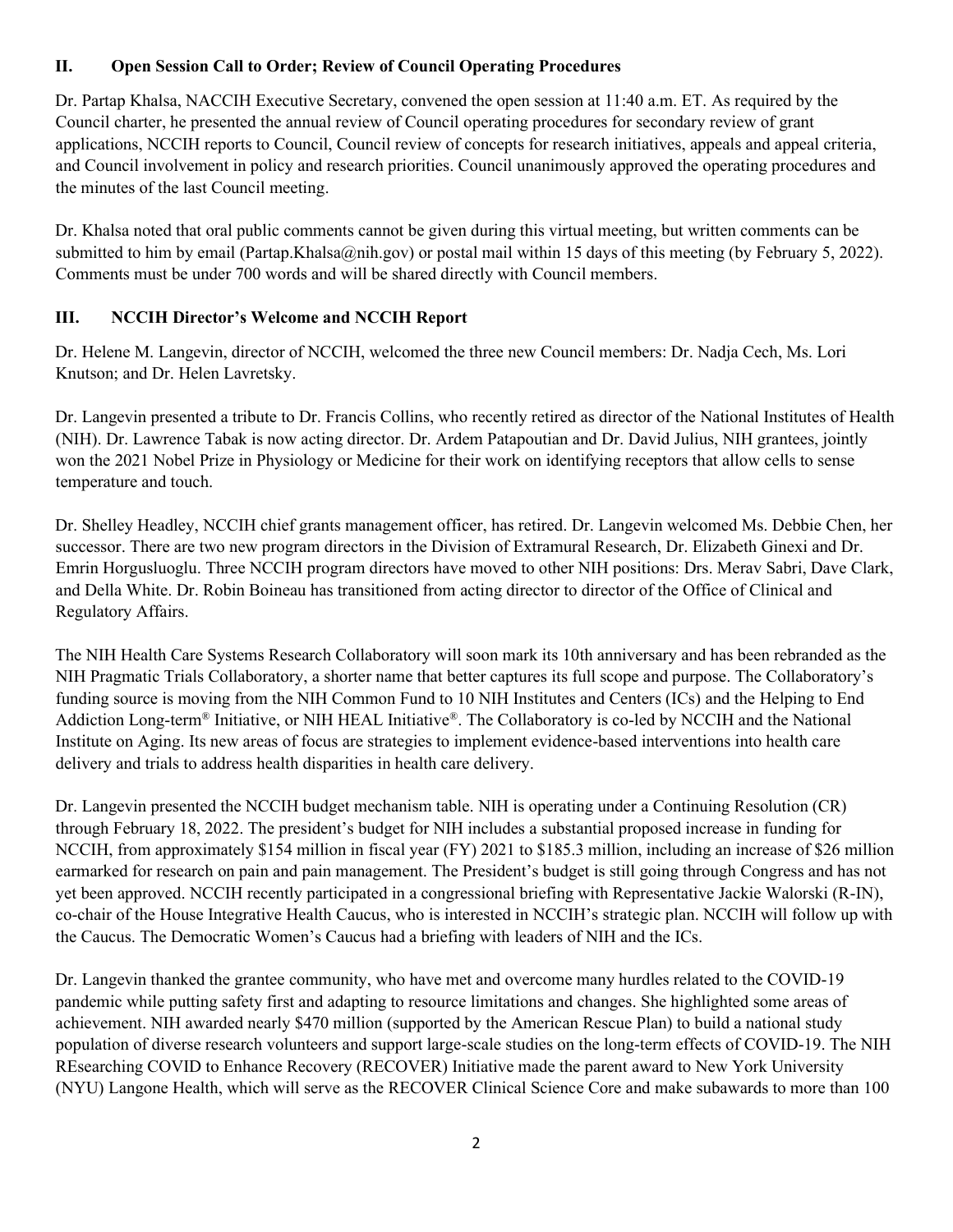researchers at more than 30 institutions. This program will support new studies of COVID-19 survivors and leverage existing large, long-running cohort studies, thus forming a meta-cohort, and will expand the research focus.

Highlights of recently published NCCIH-funded research include:

- A laboratory study on components of holy basil (tulsi) and clove, especially eugenol, for effects on the SARS-CoV-2 infection process and a model of COVID-19 symptoms in mice
- A study on the effects of exposure to green light-emitting diodes in a mouse model of pain
- A systematic review and meta-analysis of literature on the associations between back pain and mortality rates
- A study based on the NIH Pragmatic Trials Collaboratory on lessons learned and best practices for conducting pragmatic clinical trials that use electronic health records

Dr. Langevin drew members' attention to two new NIH HEAL Initiative RFAs:

- RFA-AT-22-003, HEAL Initiative: Developing Quantitative Imaging and Other Relevant Biomarkers of Myofascial Tissues for Clinical Pain Management. A [related technical assistance webinar](https://www.nccih.nih.gov/news/events/heal-initiative-developing-quantitative-imaging-and-other-relevant-biomarkers-of-myofascial-tissues-for-clinical-pain-management-informational-webinar) was held in December 2021, followed by a researcher networking session in January 2022.
- RFA-AR-22-009, HEAL Initiative: Restoring Joint Health and Function to Reduce Pain Consortium (RE-JOIN). A technical assistance webinar is scheduled for February 2022.

The virtual "[Methodological Approaches for Whole Person Research Workshop](https://www.nccih.nih.gov/news/events/methodological-approaches-for-whole-person-research)" was held in September 2021, with a goal of identifying research methods from other fields that can be applied to whole person research, as well as gaps, opportunities, and needs related to new research. Dr. Sean Young, University of California Institute for Prediction Technology, gave a virtual Integrative Medicine Research Lecture in November 2021, "[Reading Between the Tweets:](https://www.nccih.nih.gov/news/events/reading-between-the-tweets-social-technologies-for-predicting-and-changing-health-behavior)  [Social Technologies for Predicting and Changing Health Behavior](https://www.nccih.nih.gov/news/events/reading-between-the-tweets-social-technologies-for-predicting-and-changing-health-behavior)." The virtual 2021 Stephen E. Straus Distinguished Lecture in the Science of Complementary Therapies was "[Mindfulness as a Support for Healing Conversations and](https://www.nccih.nih.gov/news/events/distinguished-lecture-series/mindfulness-as-a-support-for-healing-conversations-and-actions-toward-social-justice-and-equity)  [Actions Toward Social Justice and Equity,](https://www.nccih.nih.gov/news/events/distinguished-lecture-series/mindfulness-as-a-support-for-healing-conversations-and-actions-toward-social-justice-and-equity)" given virtually by Professor Rhonda V. Magee, University of San Francisco School of Law.

Upcoming events include a workshop on "Precision Probiotic Therapies–Challenges and Opportunities" in April 2022. The annual NIH Pain Consortium Symposium will be held on June 1–2, 2022 and will focus on "Pain Management Through the Lens of Whole Person Health." The 2022 International Congress on Integrative Medicine and Health, in May 2022, will feature two pre-Congress workshops and nine symposia organized by NCCIH. In addition, Dr. Langevin will have a keynote conversation with Dr. Suzanne Simard, University of British Columbia, a pioneering researcher in forest management (a topic relevant to whole person health).

**Discussion:** Dr. Haney asked when the 2022 budget could be approved, and Dr. Langevin explained that the timing for approval is unknown. Dr. Mehling asked if the current cuts to R34s for year 2 could be reversed if the budget increase comes through. Dr. Langevin said this is among the topics that will be assessed when NCCIH receives its budget. Dr. Khalsa added more detail about procedures under CR and a subsequent budget. In response to a question from Dr. Lavretsky about funding decisions in the NYU Langone project, Dr. Langevin responded that she understands those decisions are made in tandem between NIH and the institution. Dr. Lavretsky asked for more clarification regarding engagement in discussion of other projects for funding. Dr. Langevin responded that NCCIH has no authority over this. The multi-IC consortium project has been proceeding very carefully, under tremendous time constraints. Dr. Sonnenburg praised the report and asked whether the extra funds, if received, would come in earmarked for specific programs. Dr. Langevin said that if the funding is received, it would be for pain research but not specific projects. All projects would have to be completed during FY 2022.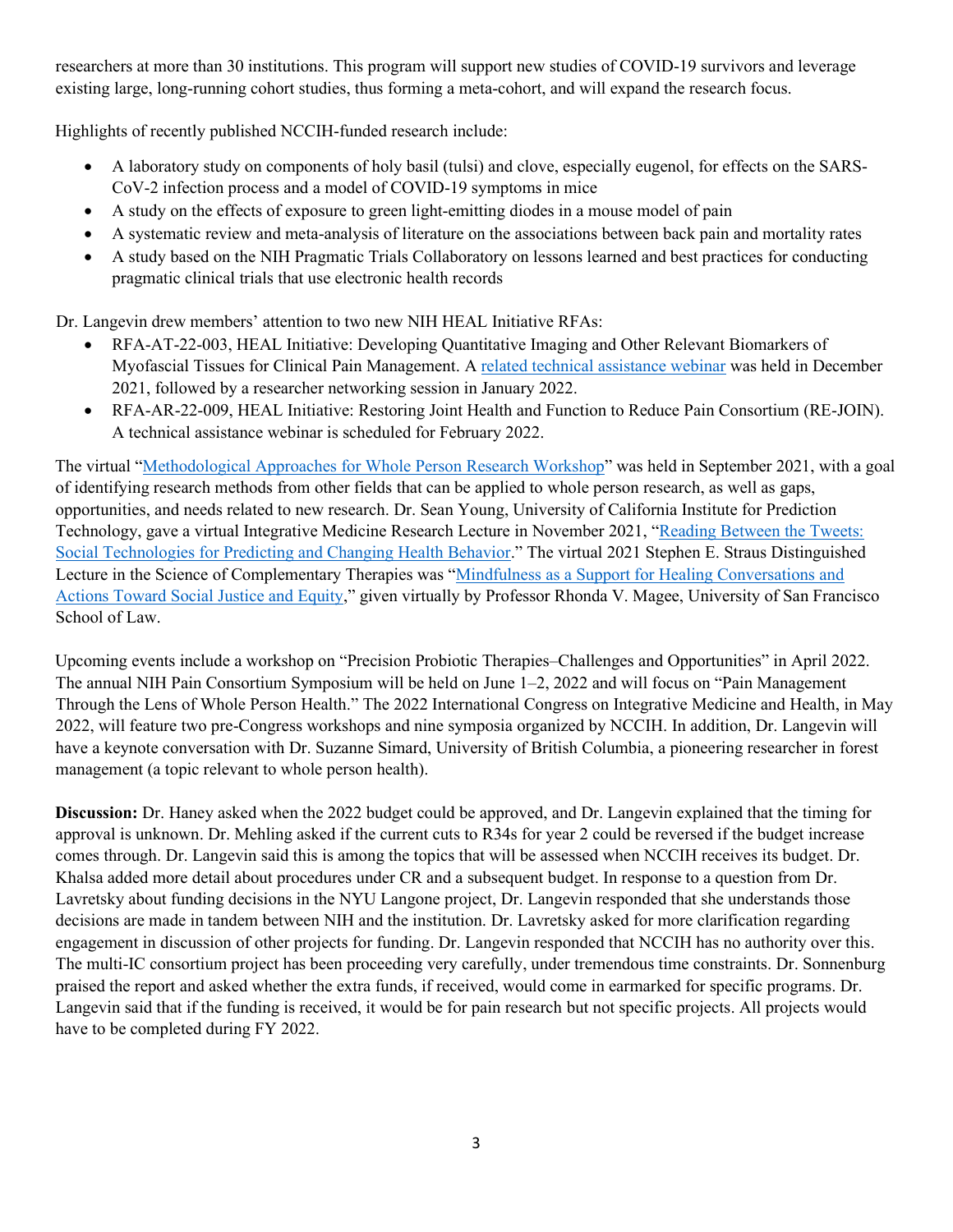## **IV. Examples from the National Institute of Arthritis and Musculoskeletal and Skin Diseases (NIAMS) Pain Portfolio**

Dr. Lindsey A. Criswell, director of NIAMS, opened her presentation by providing background on her IC. Since she began her role as director, she has been getting to know her fellow IC directors and discussing areas of mutual interest and potential collaboration. She gave an overview of NIAMS's history, mission, budget, and support of intramural and extramural research programs (many of which are conducted in partnership with other ICs such as NCCIH).

NIAMS's strategic plan for 2020 to 2024 focuses on five broad areas of interest: systemic rheumatic and autoimmune diseases; skin biology and diseases; bone biology and diseases; muscle biology and diseases; and joint biology, diseases, and orthopedics. Each area represents a tremendous public health burden. Most of the diseases are chronic and are associated with significant chronic pain and disability. Many affect women and minorities disproportionately. The plan also highlights four cross-cutting scientific themes: shared mechanisms in health and among diseases; patient-centric approaches to health and disease; health and disease in diverse populations; and precision medicine for arthritis and musculoskeletal and skin diseases, to tailor care to patients.

One example of a past successful collaboration between NIAMS and NCCIH is the Patient-Reported Outcomes Measurement Information System (PROMIS®), funded through the Common Fund. This has been a groundbreaking project in the area of self-reported outcomes and today is a rich, highly inclusive resource for clinicians, researchers, and patients.

NIAMS's activities to address musculoskeletal pain include the Osteoarthritis Initiative (OAI), which was active between 2001 and 2016 and was carried out with several ICs (including NCCIH) as well as industry and the Foundation for the NIH. Today, it has one of the largest and perhaps most important datasets in the history of osteoarthritis (OA) research. Dr. Criswell presented examples of findings on exercise and diet in the context of osteoarthritis (OA). NIAMS is planning a workshop on health disparities in OA.

The NIAMS-funded Meniscal Tear in Osteoarthritis Research (MeTeOR) trial has been comparing outcomes of treating this common condition (in knee OA) with arthroscopic surgery or physical therapy (PT). Dr. Criswell explained that it is acceptable to try PT first, according to patient preference. It is important to note, however, that one-third of the patients in this study who had PT alone underwent surgery within 6 months, which suggests that PT is not preferable for some patients. The researchers are now conducting a 12-year follow-up study, which is expected to yield additional information on the disease and the relative risks and benefits of the two treatments. Dr. Criswell next discussed two of NIAMS's investments in fibromyalgia research, the Fibromyalgia Integrative Training for Teens (FIT Teens) randomized controlled trial and the University of Michigan Fibromyalgia Center of Research Translation (CORT).

Next, Dr. Criswell discussed projects under HEAL, including the Back Pain Consortium (BACPAC) Research Program, which is led by NIAMS. Within BACPAC, the Biomarkers for Evaluating Spine Treatments (BEST) clinical trial is designed to inform a precision medicine approach to chronic low-back pain.

A new HEAL initiative, RE-JOIN, is being led by NIAMS and is an NIH-wide initiative. Other examples of NIAMS partnership activities included:

- The current funding opportunity on developing quantitative imaging and other relevant biomarkers of myofascial tissues for clinical pain management (NCCIH-led)
- The Integrative Management of Chronic Pain and Opioid Use Disorder for Whole Recovery (IMPOWR) Research Centers
- The HEAL Workshop on Myofascial Pain held in September 2020 (NCCIH-led)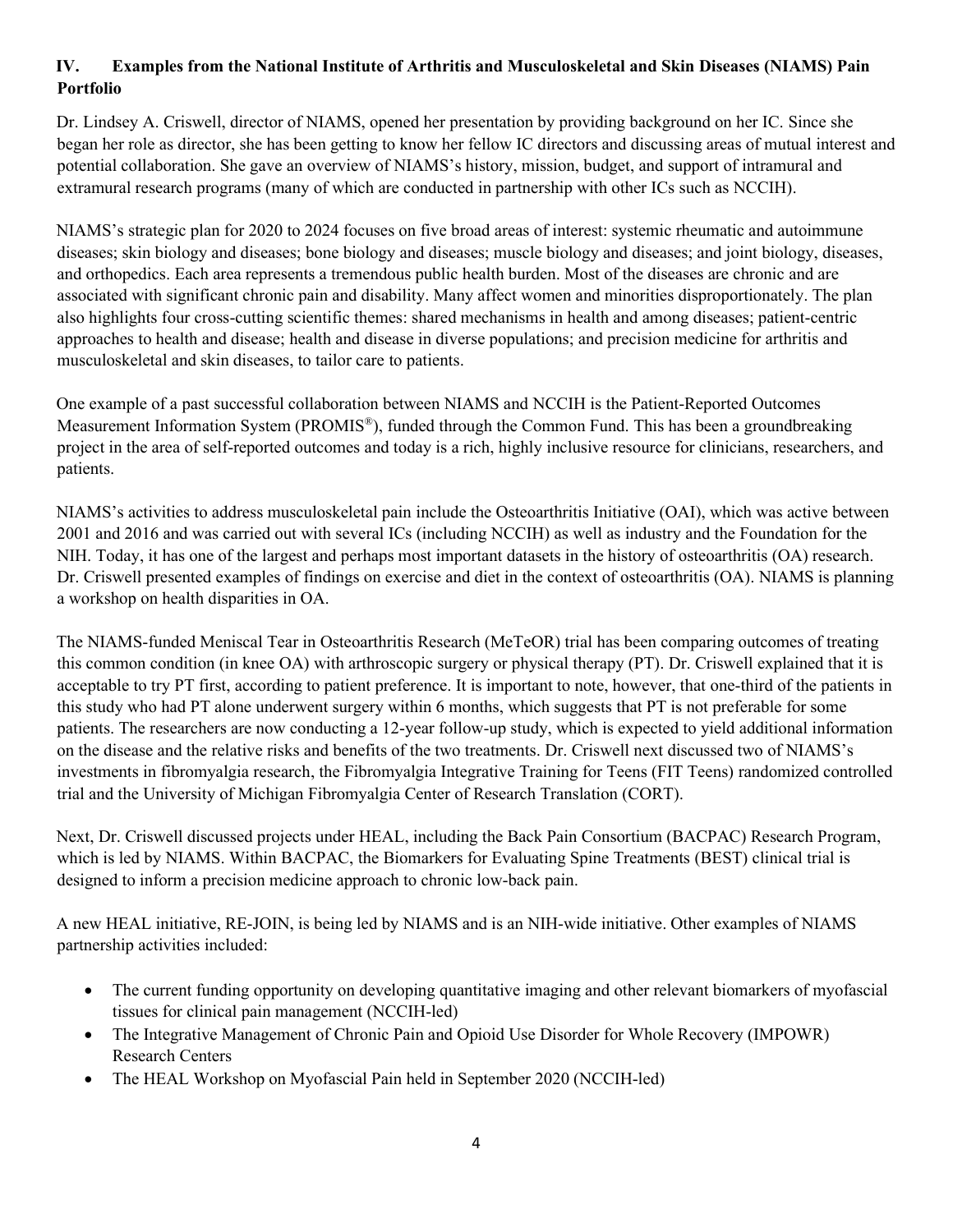- Three projects within the HEAL effort on Pragmatic and Implementation Studies for the Management of Pain to Reduce Opioid Prescribing (PRISM)
- The Lumbar Imaging with Reporting of Epidemiology (LIRE) pragmatic trial

The Accelerating Medicines Partnership<sup>®</sup> (AMP<sup>®</sup>) program is a public-private partnership that includes NIH, the U.S. Food and Drug Administration (FDA), multiple biopharmaceutical and life science companies, and nonprofit and other organizations to transform the current model for developing new diagnostics and treatments. AMP partners share the goal of increasing the number of new diagnostics and therapies for patients and reducing the time and cost to develop them. The program aims to improve understanding of therapeutically relevant biological pathways and validate information that could be relevant for the development of multiple therapeutics.

Dr. Criswell shared some results of one of the initial AMP projects that NIH launched in rheumatoid arthritis (RA) and systemic lupus erythematosus (SLE) (the AMP RA/SLE program). Partners were NIAMS, the National Institute of Allergy and Infectious Diseases, and nonprofit and industry organizations. The program has been very innovative, examining the cell types, gene expression patterns, and signaling molecules that play a role in one or both diseases.

Dr. Criswell described the second program, AMP Autoimmune and Immune-Mediated Diseases (AMP AIM), which launched in 2021 and is designed to broaden and build upon AMP RA/SLE. The disease foci are RA, SLE, psoriasis, psoriatic arthritis, and Sjögren's syndrome. Investigators will seek to index and map cells and pathways in these diseases and to discover how they interact through new analytics, to identify specific and shared disease mechanisms. Two RFAs were released, with awards to be announced in February 2022.

NIAMS, like NCCIH, has developed proposed programs in pain research for FY 2022 in case the funding bill passes. Dr. Criswell commented that she and her colleagues are quite optimistic about the future of pain research at NIAMS and NIH and are confident the results will ultimately benefit individuals and their families who are living with and impacted by musculoskeletal pain.

**Discussion:** Dr. Langevin thanked Dr. Criswell for her overview of the broad interests of NIAMS, including areas of collaboration with NCCIH, past, present, and potentially in the future. Dr. Criswell said she is very excited about the many opportunities moving forward. Dr. Delitto was pleased with NIAMS/NCCIH collaboration to date and saw potential for much more. Dr. Harris asked whether NIAMS and NCCIH could work to offer specific funding opportunity announcements (FOAs) bridging both integrative and more conventional treatments instead of the current siloed approach. Dr. Criswell said patients want to access anything across the spectrum of options that could help them. Dr. Mehling commented that at least three meeting participants present are part of BACPAC. Dr. Criswell praised BACPAC investigators for how they have managed and kept moving forward during the pandemic.

Dr. Sherman asked if Dr. Criswell anticipates BACPAC going from the preliminary stage through to implementation, and could NIAMS/NCCIH partner on this? Dr. Criswell said yes and said that it is fortunate that HEAL supports BACPAC. She sees HEAL as being well funded in the years ahead.

Dr. Langevin asked whether the AMP approach to look at cellular mechanisms could be extended to other musculoskeletal conditions. Dr. Criswell said accessing disease tissues was a critical goal in the first AMP program but is very challenging. She foresees that there will be easier ways to undertake it, including across more diseases and possibly even in the clinic. Datasets being developed across multiple diseases will be an important resource for understanding common pathways and moving from discoveries in one disease to implications and ramifications for others.

## **V. Introduction to a Concept of Whole Joint Health**

In what she termed a philosophical discussion, Dr. Langevin presented a vision of a model of whole joint health as a follow-up to NCCIH's work on whole person health, which is the emerging theme in NCCIH's strategic plan for 2021 to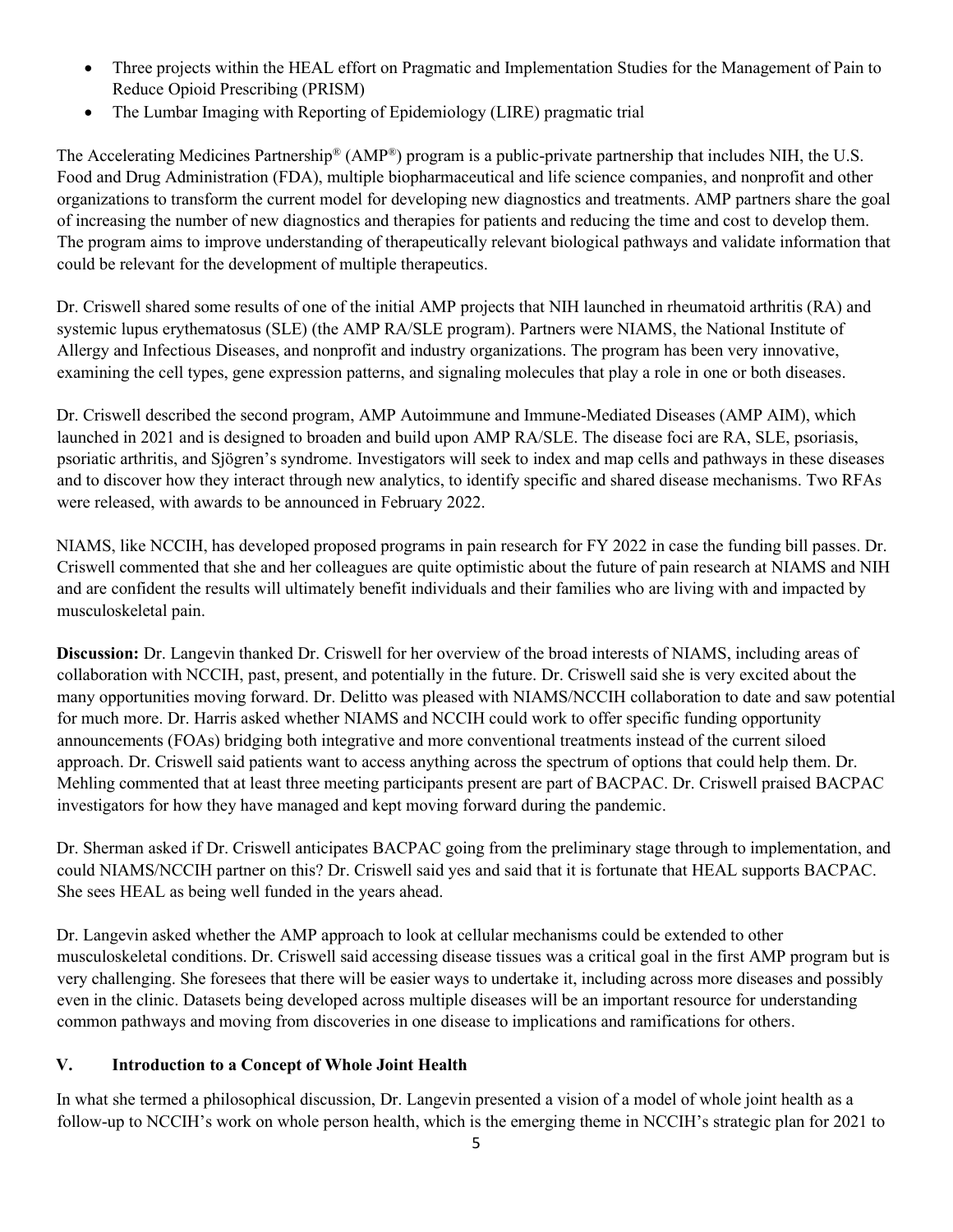2025. The whole person health model is conceived to help people restore their health in multiple interconnected domains (behavioral, biological, social, and environmental) and places health and disease as endpoints on a continuum. Movement on this continuum is bidirectional, and there are many points at which one can restore or improve health and function. Adding "person" to "whole health" is important, because within the biological realm many systems in the body are often studied apart from one another.

With regard to the musculoskeletal system, a few examples of factors that impact joint health include the status of a person's joints, muscles, and bones (biological level); what kind of physical activity they do (behavioral level); and whether they can exercise safely outdoors or indoors (social, environmental levels). In addition, factors that impair or do not promote better health should be considered.

The whole joint health concept is similar to that of whole person health. Joints have many different components that are not always integrated optimally in research or patient care. While some structures are unique to specific joints, for example, the articular disc in the temporomandibular joint or the meniscus in the knee, there are components that are common to all joints, such as cartilage, synovium, joint capsule, ligaments, tendons, and associated muscles. Identifying and studying these joint components in a way that could be translated across all joints could be very useful. Dr. Langevin proposed creating a more universal or generic structure for thinking about joints and introduced the idea of a "joint unit" that would include these components, as well as their vasculature and innervation.

NCCIH has a separate initiative that will look at developing biomarkers for myofascial pain; this would also be relevant to understanding joints. Knowing more about diagnosing and treating myofascial trigger points might be very useful in managing joint pain. There may be a relationship temporally between what goes on in the supporting structures and the articular surfaces. Dr. Langevin explained the mobility of tissues and imbalances related to joint mechanics. Weak muscles, stiff connective tissues, misaligned joints, and malfunction and degeneration of supportive structures could lead to damage to the articular surfaces. In short, what is transpiring regarding the outside of the joint and the supporting structures could be important in understanding why joints degenerate and could aid in prevention.

If a whole person health view of joint pain could be developed, it would include factors that can contribute to a vicious cycle such as worsened posture, obesity, increased stress and muscle tension, and depression. Using whole person health, one might be able to intervene earlier to try to prevent, improve, and perhaps even reverse pathology, moving away from the "disease" end of the continuum toward health.

Examples of interventions include improving diet; enhancing physical activity, posture, and stamina; reducing kinesiophobia (the fear of physical movement and activity); retraining (as in loosening up stiff connective tissues, strengthening weakened muscles, and correcting posture); incorporating localized manual therapies, physical therapy, and movement therapies; and improving access to therapies and exercise. Addressing the different components of joint pain from the whole person to the cartilage could help improve our understanding of how to prevent joint problems, improve joint health, and progress toward the goals of RE-JOIN. If this model could be achieved, it could possibly also be applied to other body systems (e.g., whole digestive health) and serve as a blueprint.

**Discussion:** Dr. Criswell said the presentation illustrates a tremendous opportunity and the collaboration of different ICs at NIH. Dr. Evans praised the concept, particularly the psychosocial aspects. Its approach and that of whole systems are important for all chronic health conditions and are congruent with many approaches in complementary and integrative health. Dr. Sherman praised the concept and saw it as providing a framework for development of the best sets of therapies. Improving our understanding of the biology may help inform first-line treatments and customize treatment plans.

Dr. Khalsa asked Council whether they had comments on teaching and researching whole joint health. Dr. Delitto said there is a need to begin to explore the evidence and that there is an opportunity to develop whole-body interventions and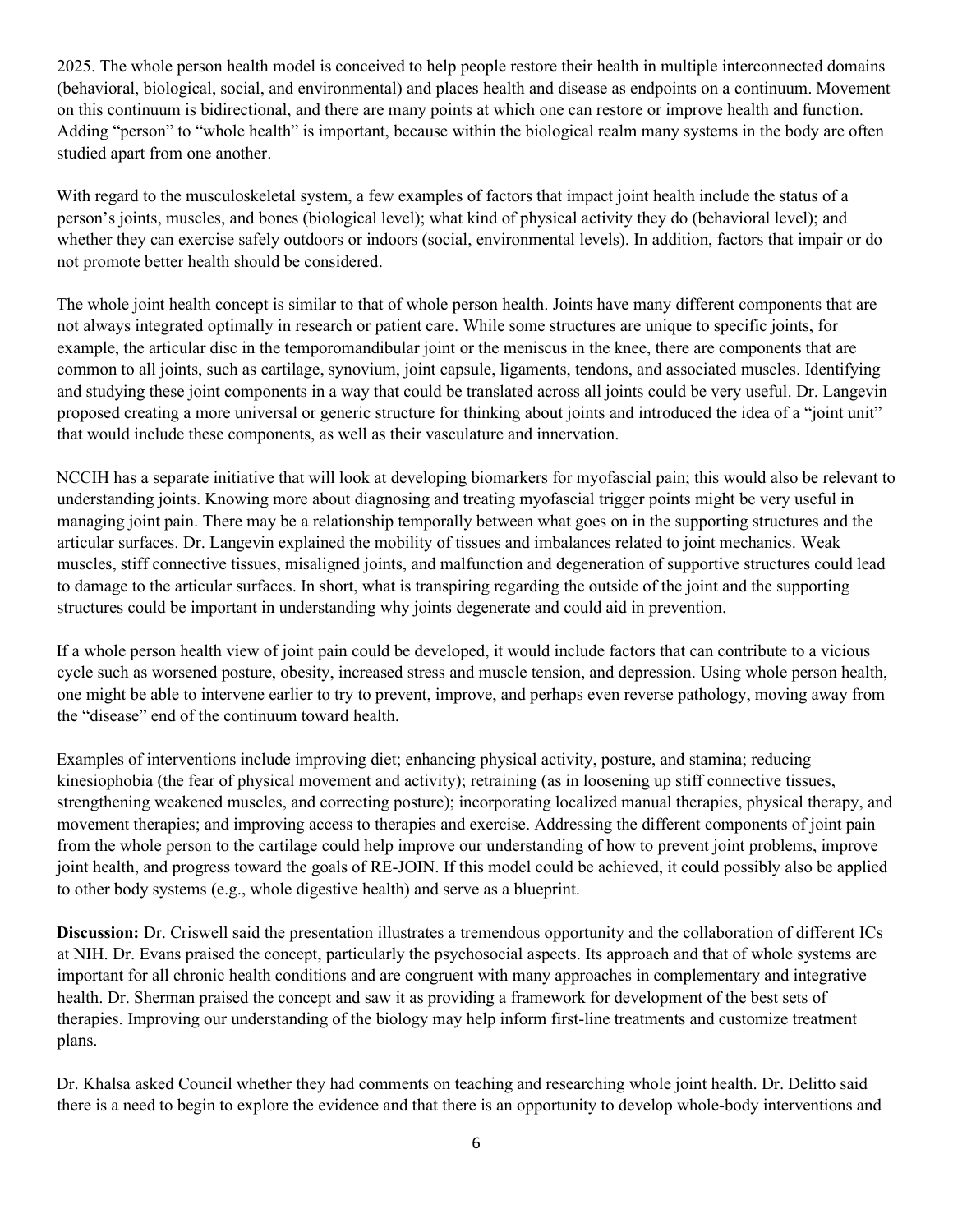compare them to interventions that are not necessarily effective but are overutilized. Ms. Knutson applauded the concept and linked it to the clinical environment and value-based payment. She noted that the timing could not be better as payors are moving toward a whole person view over the lifetime. Dr. Sonnenburg asked about the possibility of using the whole joint health concept as a template for future expansion. Dr. Langevin said that NCCIH recently held a workshop on whole person health research, including how to think about interconnected systems. There are some systems known already to be integrated and interact with the whole body, whereas for others, more needs be learned.

Dr. Lavretsky commented regarding teaching an integration/whole person approach. COVID and post-COVID have made this kind of approach necessary, and in research and care, there can be reconstruction and refocusing to be more collaborative. Dr. Hensel said the approach fits well with osteopathic medical schools—an approach that is not siloed, but rather is about "intermeshing" between systems. Dr. Evans suggested thinking about more integration of people from different disciplines in education and research opportunities, not just integration within single disciplines. Dr. Criswell asked how NCCIH would approach development of the evidence base to inform understanding and ultimately implementation, and whether there any examples. Dr. Langevin appreciated that NIAMS took a big first step by leading the first, fundamental question: mapping the sensory neurons. She then described steps in a possible process and mentioned BACPAC, which will be informative and helpful in many ways.

Dr. Harris shared some thoughts based on his work in BACPAC and on the BEST trial, doing brain imaging and various interventions. They are using phenotyping with different interventions as probes to see which patients respond to them, and then going back to anatomy and biomarkers. Dr. Sherman would not expect to see metabolomics or brain imaging performed in the clinic for typical patients, but perhaps this might change in the future. Dr. Criswell said that imaging is expensive, but when one looks at long-term costs, investing in phenotyping upfront might at times make sense. Dr. Langevin recommended that researchers persist, not become discouraged, and think about the kinds of phenotyping that are missing as well as gaps in ways we look at and measure the body.

A discussion followed about palpation and manual therapies. Dr. Langevin noted there is no objective measurement of palpation and of what one palpates, but palpation could inform decisions about using other tools such as ultrasound and magnetic resonance imaging. Dr. Hensel gave an example of the use of butterfly ultrasound in osteopathic education. Dr. Mehling said that palpation is a neglected skill in conventional medical schools compared to imaging, and that hands-on education is important. Dr. Delitto did not see palpation returning to allopathic medical schools, although it is used in some other health professions. Dr. Harris stressed touch as critical for healers and the healing process and suggested more research on gua sha healing and cupping. Dr. Mehling said there is increasing interest among his university's medical students in integrative approaches and massage. Dr. Sherman proposed several sample questions originating out of her experience in acupuncture trials.

Dr. Langevin commented that the pendulum in the domain of pain started to swing about 30 years ago from focusing on the peripheral tissues to focusing on the nervous system. Now there is a need to reconnect the brain to the rest of the body, especially in musculoskeletal pain. Dr. Harris recommended having interventions that target multiple levels and areas concurrently.

## **VI. Update on NCCIH Pain Funding Opportunity Announcements**

Dr. Emmeline Edwards, director of the DER, presented a brief overview of plans that NCCIH has developed to expand its pain program. The aim is to address gaps in the portfolio and leverage opportunities for collaboration with other ICs and other Federal agencies. National study reports show that pain is a major public health problem in the United States. For example, more people live with chronic pain than cancer, heart disease, or diabetes combined. A large percentage of these people have severe limitation of function.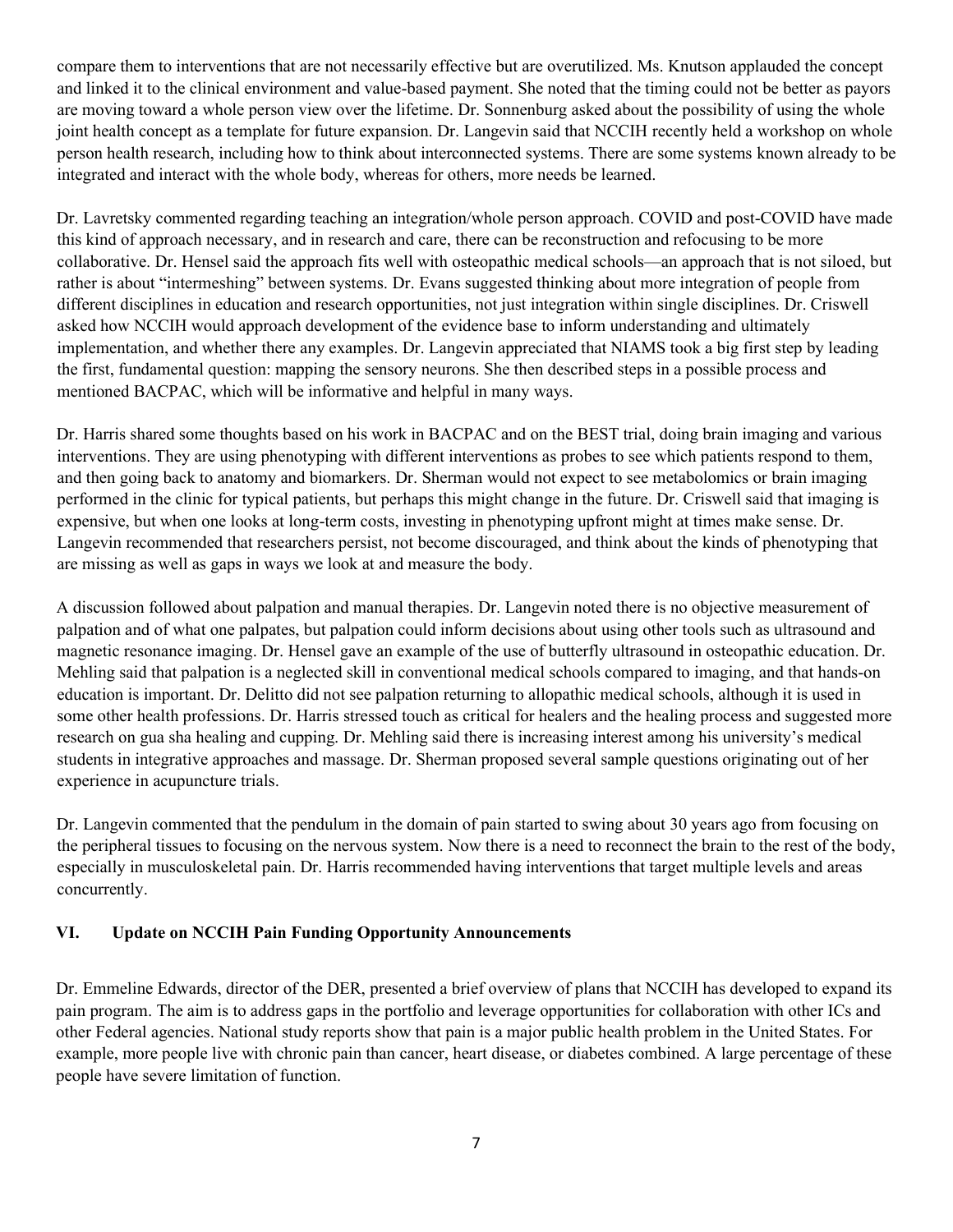Dr. Edwards highlighted NOT-NS-22-057, Multi-Institute Interest in Pain Research, released on December 27, 2021, and sponsored by NCCIH and six other ICs, to alert the community about the multi-IC interest in pain research and in training programs to build the workforce in this area.

Complementary and integrative management of pain is one of the 10 top scientific priorities in NCCIH's strategic plan. Cutting-edge areas include:

- 1. Advancing understanding of multisystem pain mechanisms and phenotypes (e.g., myofascial pain) and common comorbidities
- 2. Elucidating mechanisms underlying overlapping pain conditions
- 3. Increasing the focus on health disparities in pain and greater inclusion of women, racial and ethnic minorities, and underserved populations in clinical trials/studies on pain
- 4. Expanding the evidence base on the efficacy and effectiveness of complementary and integrative approaches for pain management
- 5. Increasing understanding of the multisystem mechanisms underlying the effects of complementary and integrative approaches on pain
- 6. Leveraging HEAL and other NIH-wide and trans-agency programs to identify therapeutic biomarkers for complementary and integrative health approaches on pain
- 7. Improving methods for incorporating effective complementary and integrative approaches into standard care to treat pain and decrease the unnecessary use of opioids

Dr. Edwards described two Notices of Special Interest (NOSIs) that were published in November 2021 and open at the time of this meeting: NOT-AT-22-003, Administrative Supplements for NCCIH Grants to Support Pain-Focused High Priority Research Areas, and NOT-AT-22-007, NCCIH High Priority Pain Research.

Dr. Edwards detailed some current research gaps in the NCCIH pain portfolio:

- Basic/mechanistic, translational, or clinical research on pain related to sickle cell disease
- Basic and mechanistic understanding of myofascial pain
- The fundamental science of biophysical force-based interventions to prevent or manage chronic pain
- Identifying novel therapeutic targets of pain for nonaddictive natural products
- The science of music therapies to enhance pain management
- Multicomponent pain management intervention development
- Trials of complementary and integrative interventions delivered remotely or via mHealth

She gave examples of recent funding opportunities on pain in which NCCIH is involved, including:

- RFA-AT-22-006, NIH-DOD-VA Pain Management Collaboratory Pragmatic and/or Implementation Science Demonstration Projects (UG3/UH3, Clinical Trial Required)
- Under HEAL, there were:
	- o RFA-AT-22-003 HEAL Initiative: Developing Quantitative Imaging and Other Relevant Biomarkers of Myofascial Tissues for Clinical Pain Management (R61/R33, Clinical Trial Required)
	- o RFA-AT-22-004 Heal Initiative: Pragmatic and Implementation Studies for the Management of Sickle Cell Disease Pain (UG3/UH3, Clinical Trials Optional)
	- o RFA-AT-22-005 HEAL Initiative: Sickle Cell Disease Pain Management Trials Utilizing the Pain Management Effectiveness Research Network Cooperative Agreement (UG3/UH3, Clinical Trial Required)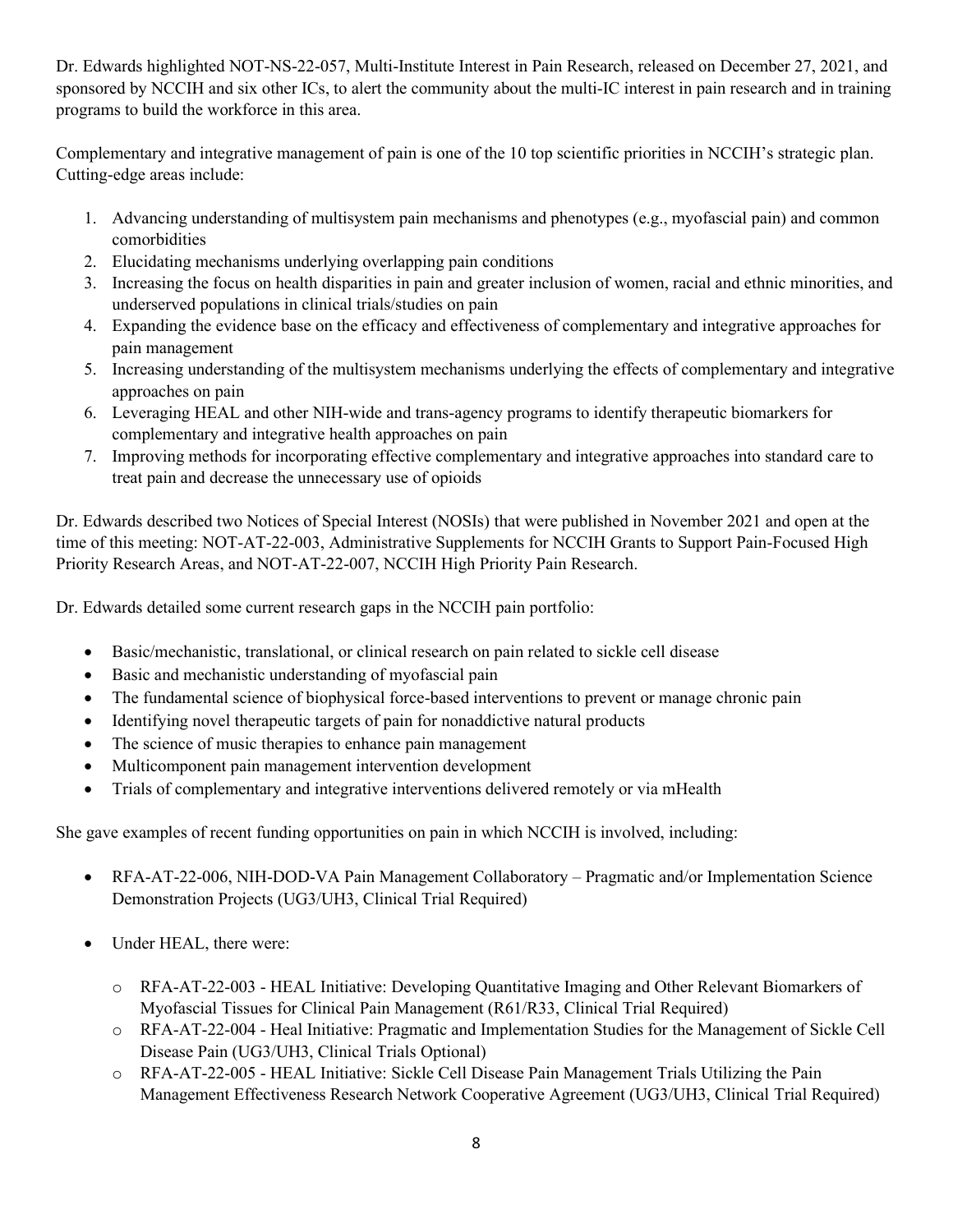- o RFA-NS-22-002 HEAL Initiative: Advancing Health Equity in Pain Management (R61/R33, Clinical Trial Required)
- o RFA-NS-21-029 HEAL Initiative: Planning Studies for Initial Analgesic Development [Small Molecules and Biologics] (R61 Clinical Trial Not Allowed)
- o RFA-NS-21-015 HEAL Initiative: Team Research for Initial Translational Efforts in Non-addictive Analgesic Therapeutics Development (U19 Clinical Trial Not Allowed)
- o RFA-NS-21-016 HEAL Initiative: Planning Studies for Initial Analgesic Development Initial Translational Efforts [Small Molecules and Biologics] (R34 Clinical Trial Not Allowed)
- o RFA-NS-21-010 HEAL Initiative: Development of Therapies and Technologies Directed at Enhanced Pain Management (R43/R44 Clinical Trial Required)
- o HEAL Data2 Action (HD2A) Program a set of four interrelated RFAs to promote the synthesis and realworld application of existing data and to guide and monitor improvement in service delivery to prevent or treat opioid use disorder and pain
- o RFA-DA-22-049, -050, -051, -052 Innovation research grants to be supported by three resource centers

Dr. Edwards strongly encouraged researchers to visit the NCCIH and HEAL websites regularly, as new listings are frequently posted. Other HEAL FOAs highlighted were:

- RFA-DA-22-047 (R01): for improvement of service delivery in the area of polysubstance use
- RFA-DA-22-048 (R34): for pilot and feasibility trials to improve prevention and treatment for polysubstance use
- RFA-DA-22-043 (R24 research networks) and RFA-DA-22-034 (R34 planning grants for efficacy and effectiveness trials): for recovery support services for individuals treated with medications for opioid use disorder
- RFA-DA-22-046: To study harm reduction policies, practices, and modes of delivery for people with substance use disorders
- RFA-DA-22-045 (R21 Exploratory) and RFA-DA-047 (R01): To study data and methods to address urgent needs to stem the opioid epidemic

These RFAs are in place in case NCCIH does receive the influx of funding for pain research. Dr. Edwards applauded her staff, who have worked very hard on very short notice to conceive and develop impactful FOAs. She said there is much interest, well justified, in pain research, and NIH has taken many steps to address some of the issues and provide research opportunities in multiple domains.

**Discussion:** Dr. Cech asked whether the strategy is to take advantage of existing initiatives or create new ones. Dr. Edwards responded that NCCIH has adopted a multipronged approach, for example, by starting with administrative supplements. The timeline overall is ambitious, but if the extra funding is received, NCCIH has little choice.

# **VII. 2022 NCCIH Triennial Report on Compliance with Inclusion Guidelines**

The NIH director is required to provide a report to Congress every 3 years on the state of NIH-supported biomedical and behavioral research, including on adherence to the NIH Policy on Inclusion of Women and Minorities in Clinical Research. The goal of the policy is not to satisfy quotas for proportional representation based upon U.S. Census data, but rather to conduct research so that the findings will be generalizable to the U.S. population. The number of women, men, and/or representatives of racial/ethnic subpopulations included in a study depends upon the scientific question the study addresses and the prevalence among subpopulations of the condition under investigation. Data are reported by investigators in their inclusion enrollment report within their annual progress report.

Dr. Boineau presented data on 3 years (2019 to 2021) of NCCIH clinical research—including on domestic enrollment, extramural and intramural research projects, and all clinical research and Phase III trials. Data were submitted the preceding year—e.g., data labeled in the presentation as "FY 2021" were submitted to NIH in FY 2020. Key data include the following: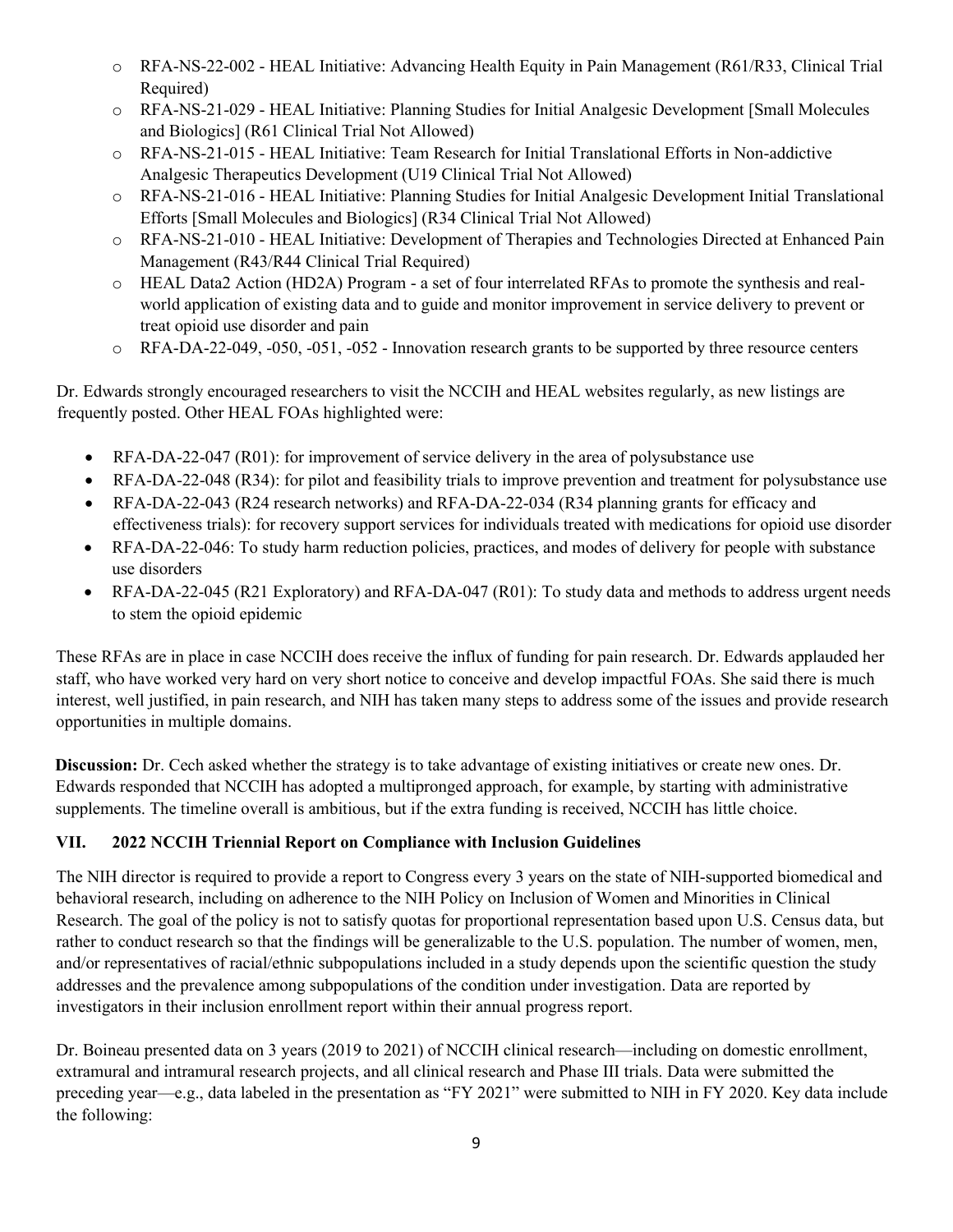- The total enrollment in NCCIH clinical research went from 9,343 total participants in 2019 to 15,850 in 2020 and 49,100 in 2021. The percentage of women enrolled was very close to 50 percent in all 3 years.
- Within all NCCIH clinical research for these 3 years, total minority enrollment was about 25 percent each year. The Hispanic/Latino population (6 percent in 2019 and 2021 and 8 percent in 2020) was proportionately small compared with the non-Hispanic population.
- In NCCIH intramural clinical research studies, total enrollment grew from 344 in 2019 to 1,407 in 2020 and 2,102 in 2021. Minority enrollment was 64 percent in 2019, 32 percent in 2020, and 38 percent in 2021. Female enrollment was 56 percent in 2019 and 45 percent in both 2020 and 2021.

•

The COVID-19 pandemic may have affected study recruitment numbers in the FY 2020 and 2021 data. Dr. Boineau emphasized that NCCIH continues to support increased participation of women and minority populations in NCCIHfunded studies. New resources are available on the NCCIH and NIH websites to enhance diversity in NIH/NCCIH research, such as the [NIH UNITE Initiative](https://www.nih.gov/ending-structural-racism/unite) and an NCCIH Hot Topic Webinar in April 2021, "Engaging Diverse [Communities in Complementary and Integrative Health.](https://bit.ly/EngagingDiverseCommunities)" The [NIH Research, Condition, and Disease Categories \(RCDC\)](https://report.nih.gov/RISR/)  [Statistics Report](https://report.nih.gov/RISR/) website enables the public to review NIH-funded research. Listings are in research, disease, or condition categories. Users can drill down for more detail, such as sex/gender, ethnicity, and race.

**Discussion.** Dr. Coghill asked how NCCIH will handle situations of ongoing studies that have declining study enrollment due to COVID-19. Dr. Boineau responded that NCCIH anticipates that the pandemic will have broad and deep effects. She noted that NCCIH asks researchers questions such as: "What is your main research question? What are you doing to answer that question? What funds do you have to answer it?" NCCIH can then help researchers look at options and determine how they can complete the study. NCCIH may have access to funding that could help researchers in this situation, but the Center is not able to cover every need. Dr. Edwards said that this conversation has been an ongoing one between program staff and investigators. NCCIH has had maximum flexibility but wants to preserve integrity of the research. Staff has brainstormed with investigators to guide them and help them develop useful strategies. Some researchers whose studies have been affected by COVID-19 have been able to transition to remote interventions.

## **VIII. Recognition Ceremony for Retired and Retiring Council Members**

Three Council members had completed their terms shortly before this meeting: Drs. Belinda Anderson, John MacMillan, and Gloria Yeh. Dr. Barbara Timmermann would complete her term at the end of this meeting. Dr. Langevin honored them and thanked them for their outstanding service and contributions to NCCIH and the field of complementary and integrative health. Drs. Anderson, Timmermann, and Yeh were present for the ceremony, and they offered brief remarks.

## **IX. Concept Clearance: NCCIH High-Priority Pain Research**

The United States is in a public health emergency related to the opioid misuse and addiction crisis, first declared in 2017 by Acting Secretary of Health and Human Services Eric D. Hargan. In addition, the country has an ongoing public health emergency of pain. Although Congress gave NIH a large appropriation that became the HEAL Initiative, unfortunately there has not been major progress in the opioid epidemic. The Centers for Disease Control and Prevention recently estimated 100,306 drug overdose deaths in the United States in the 12-month period ending in April 2021—an increase of almost 30 percent from the year before. With the possibility of receiving additional funding for pain research in the budget that is currently going through Congress, NCCIH is interested in developing an initiative that would directly contribute to ending the opioid crisis through improved pain management and nonpharmacologic, nonaddictive approaches.

The goals of this concept are to accelerate pain research, address the underlying causes of the opioid misuse crisis, extend existing efforts into FY 2023 and beyond, and fill gaps in the current NCCIH portfolio. Its objectives are: (1) basic/mechanistic, translational, or clinical research on pain related to sickle cell disease; (2) basic and mechanistic research on myofascial pain; (3) fundamental science of biophysical force-based interventions to prevent or manage